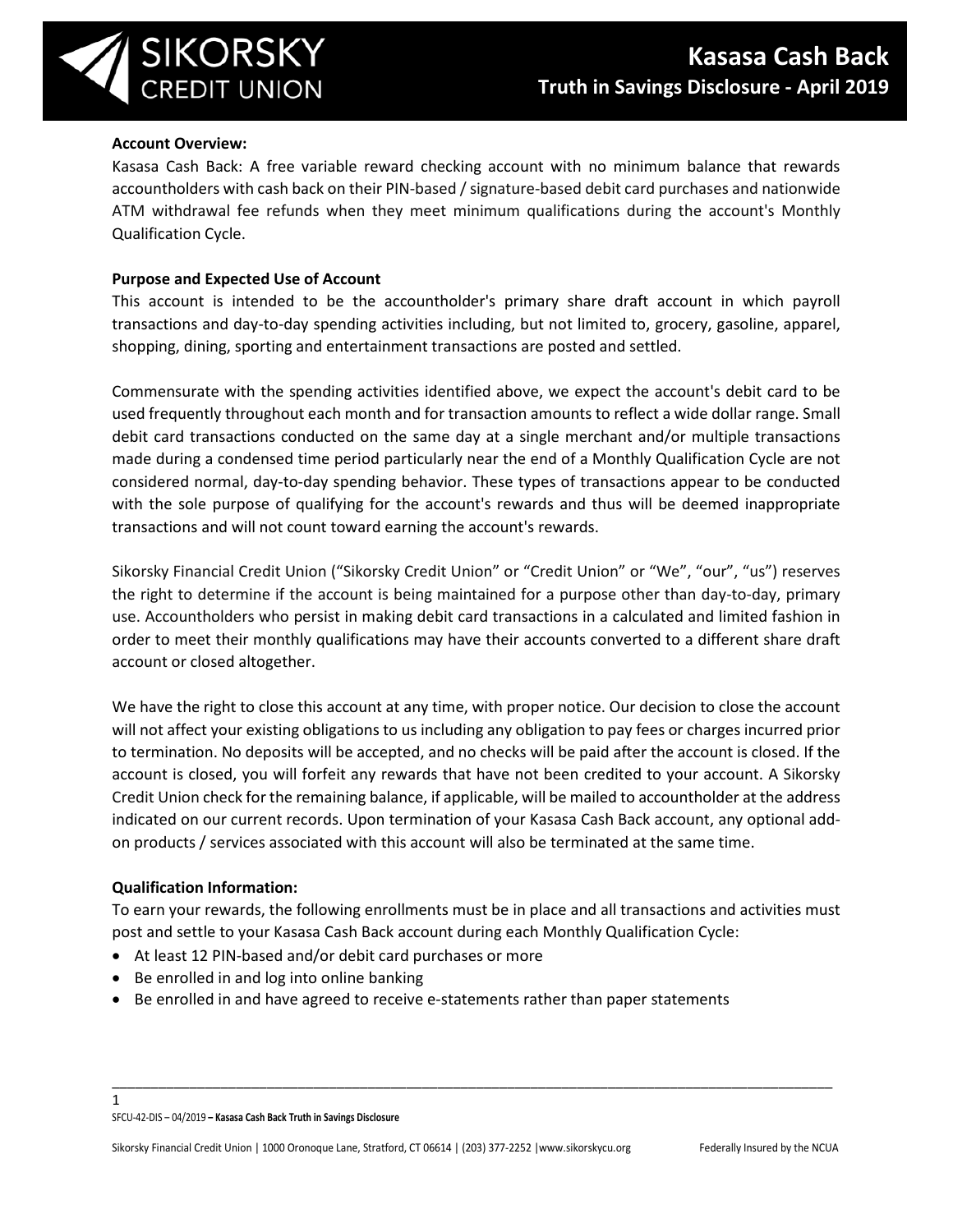Account transactions and activities may take one or more days to post and settle to the account and all must do so during the Monthly Qualification Cycle in order to qualify for the account's rewards.

The following activities do not count toward earning account rewards: ATM-processed transactions, transfers between accounts, debit card purchases processed by merchants and received by our credit union as ATM transactions, non-retail payment transactions and purchases made with debit cards not issued by our credit union. Transactions bundled together by merchants and received by our institution as a single transaction count as a single transaction for the purpose of earning account rewards.

"Monthly Qualification Cycle" means a period beginning one (1) business day prior to the first day of the current statement cycle through one (1) business day prior to the last business day of the current statement cycle. "Banking Day" means any business day on which an office of the credit union is open to the public for the purpose of carrying out substantially all of its banking functions.

"Business Day" means a calendar day other than a Saturday or a Sunday, January 1, the last Monday in May, July 4, the first Monday in September, the fourth Thursday in November, or December 25. If January 1, July 4, or December 25 falls on a Sunday, the next Monday is not a Business Day.

"Statement Cycle" means the period of time for which our credit union provides a summary of the financial activities and transactions that post and settle to the accountholder's account.

## **Reward Information:**

When Kasasa Cash Back qualifications are met during a Monthly Qualification Cycle, you will receive \$3.00 cash back on up to a total of \$300.00 PIN-based/signature-based debit card purchases that post and settle to the account during that cycle period. A maximum of \$9.00 cash back payments may be earned per Monthly Qualification Cycle.

You will receive reimbursements up to an aggregate total of \$25.00 (\$4.99 per single transaction) for nationwide ATM withdrawal fees incurred within your Kasasa Cash Back account during the Monthly Qualification Cycle in which you qualified. ATM receipt must be presented within sixty (60) calendar days of transaction for reimbursement of individual ATM fees of \$5.00 or higher. We reimburse ATM withdrawal fees based on estimates when the withdrawal information we receive does not identify the ATM withdrawal fee. If you have not received an appropriate reimbursement, we will adjust the reimbursement amount if we receive the transaction receipt within sixty (60) calendar days of the withdrawal transaction.

When your Kasasa Cash Back account qualifications are not met, no cash back payments are made, and ATM withdrawal fees are not refunded. Cash back payments and nationwide ATM withdrawal fee reimbursements will be credited to your Kasasa Cash Back account on the first processing day of the following statement cycle.

\_\_\_\_\_\_\_\_\_\_\_\_\_\_\_\_\_\_\_\_\_\_\_\_\_\_\_\_\_\_\_\_\_\_\_\_\_\_\_\_\_\_\_\_\_\_\_\_\_\_\_\_\_\_\_\_\_\_\_\_\_\_\_\_\_\_\_\_\_\_\_\_\_\_\_\_\_\_\_\_\_\_\_\_\_\_\_\_\_\_\_\_\_

#### SFCU-42-DIS – 04/2019 **– Kasasa Cash Back Truth in Savings Disclosure**

 $\overline{\phantom{a}}$